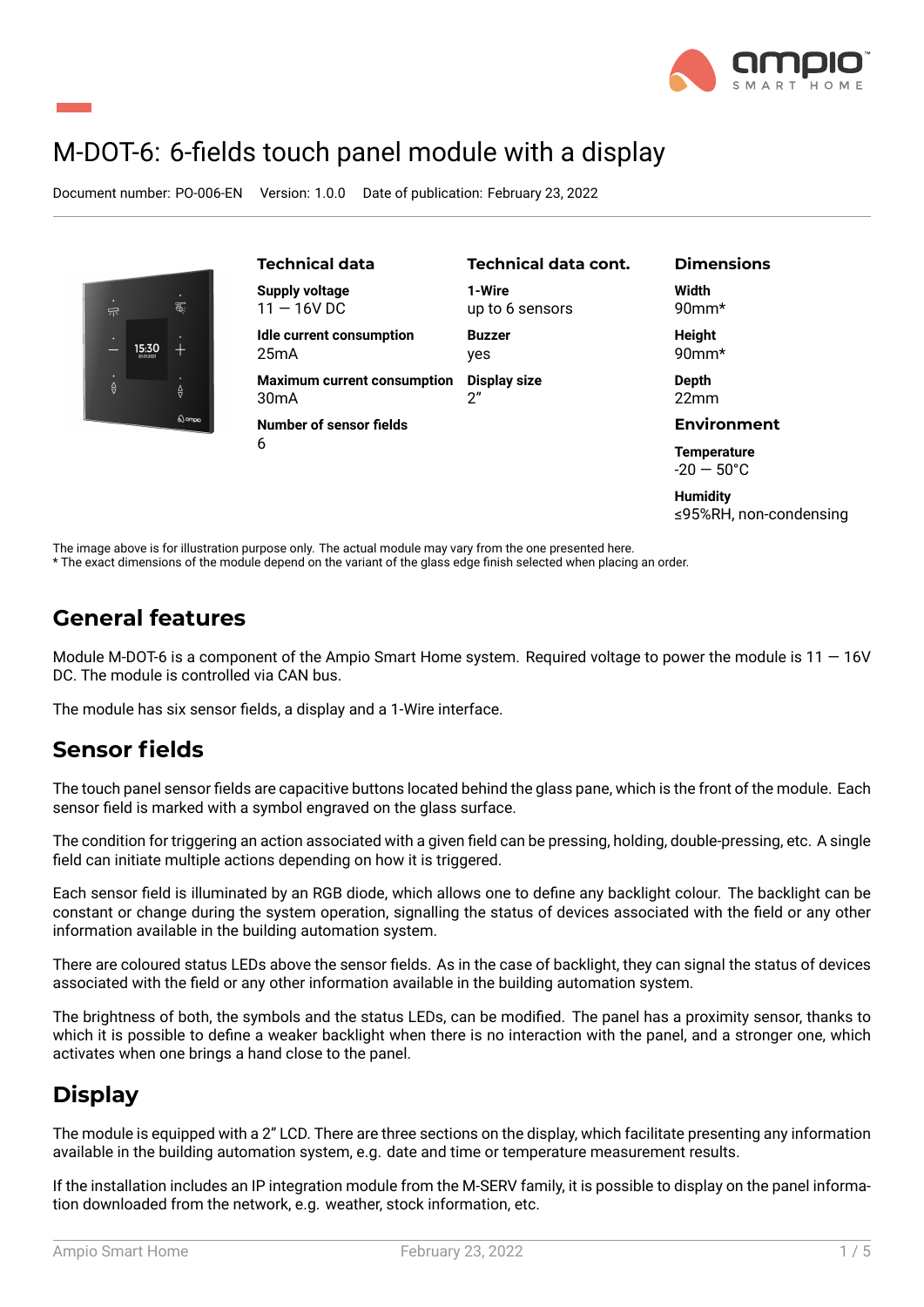# **Personalisation**

The symbols of the module's sensor fields are engraved in accordance with the client's design. The colour of the module's front glass and the chamfer's width of the glass edge are also subject to personalisation.

#### **Buzzer**

The module is equipped with a buzzer that enables generating sound signals. By default, each press of the sensor field triggers a short buzzer sound. However, this behaviour can be modified.

In addition to confirming that the sensor field has been pressed, the buzzer can be used to signal any other events observable by the building automation system. The sound volume and type are defined at the device configuration stage.

#### **Temperature sensors**

The module is equipped with a 1-Wire interface connector that allows to connect up to 6 digital Dallas DS18B20 temperature sensors. The temperature measurement result is available for all devices operating within the building automation bus. It may turn out to be particularly useful for purposes related to temperature regulation, or to present the measurement result on touch panels and in a mobile application.

The total length of the 1-Wire bus cable to which the temperature sensors are connected cannot exceed 15m.

# **Typical application**

- Turning on lighting or any other devices connected to the building automation system;
- informing about the state of lighting or other devices;
- generating sound notifications informing about events observed by the system;
- temperature measurement in rooms;
- presentation of information on the display, e.g.:
	- **–** date and time,
	- **–** values of readings of sensors installed in the building automation system,
	- **–** RDS radio station name of the M-AV-AMP-s module,
	- **–** information downloaded from external APIs by a module from the M-SERV family, such as the weather, commuting time, stock quotes, etc.

## **Installation**

The panel can be mounted on a surface or it can be flush with the wall surface. Depending on the expected effect, a flush mounting plate or surface mounting frame is used. The frames are available in two variants - for panels with glass with and without chamfered edges.

Both in the case of flush and surface mounting, a standard junction box must be located behind the panel, inside which there will be connectors for the CAN bus and the 1-Wire interface. In the case of flush mounting, the box must be embedded in the wall at a greater than standard depth.

A detailed description of the installation of panels in both variants is available in the appropriate installer guides published on the Ampio knowledge base website.

## **Device status LEDs**

On the [back of the device, ther](https://help.ampio.com)e is one red LED indicating the communication status within the CAN bus:

- one regular flash every 1 sec. CAN bus communication is working properly,
- two regular flashes every 1 sec. the module is not receiving information from other Smart Home modules,
- three regular flashes every 1 sec. the module cannot send information to the CAN bus;

After the device is embedded in the mounting plate or frame, the LED is hidden.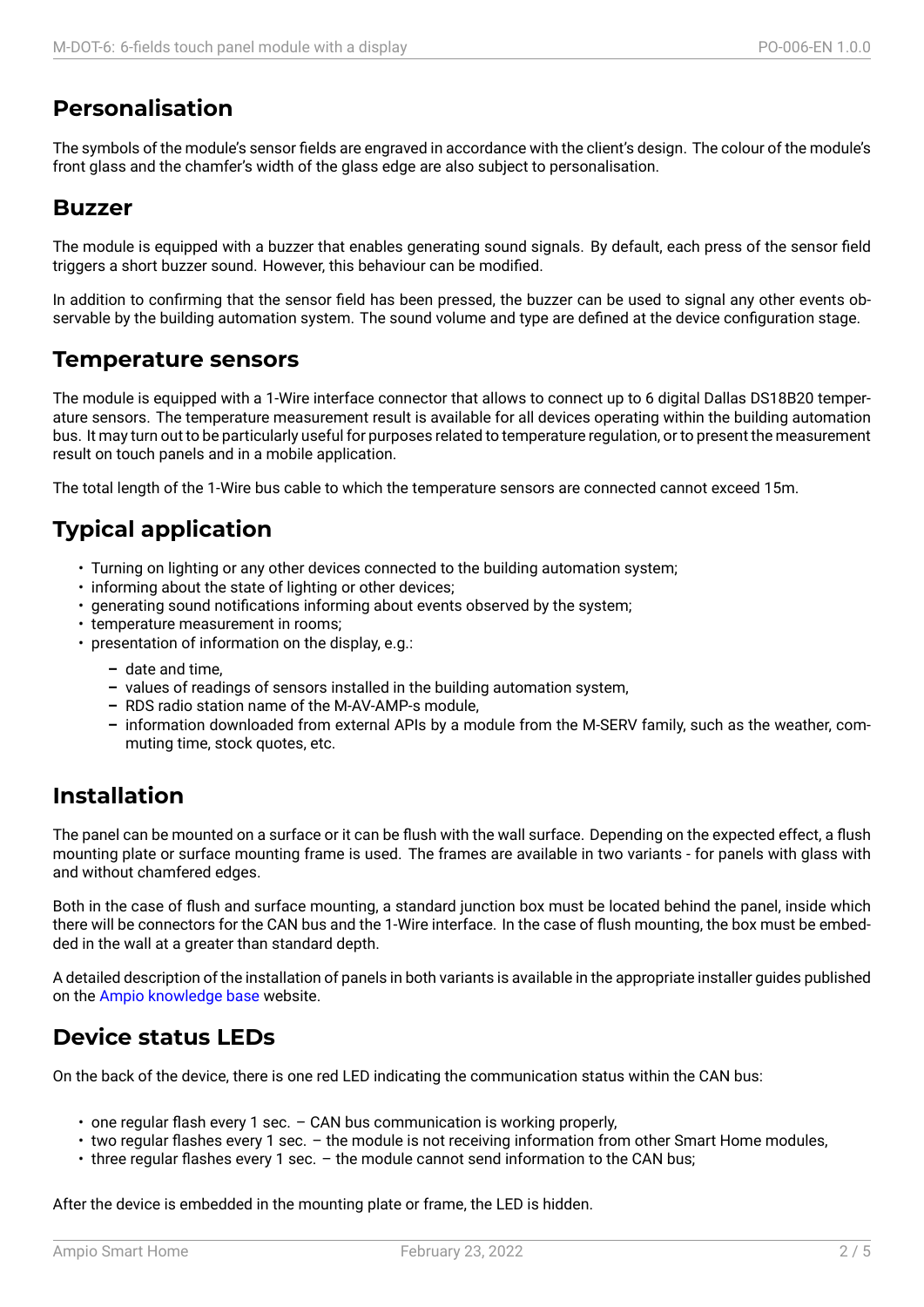# **Programming**

The module is programmed with a special programmer, available for authorised technicians, and the Ampio Smart Home CAN configurator software. It allows you to modify the parameters of the module and define its behaviour in response to signals directly available to the module as well as general information coming from all devices present in the home automation bus.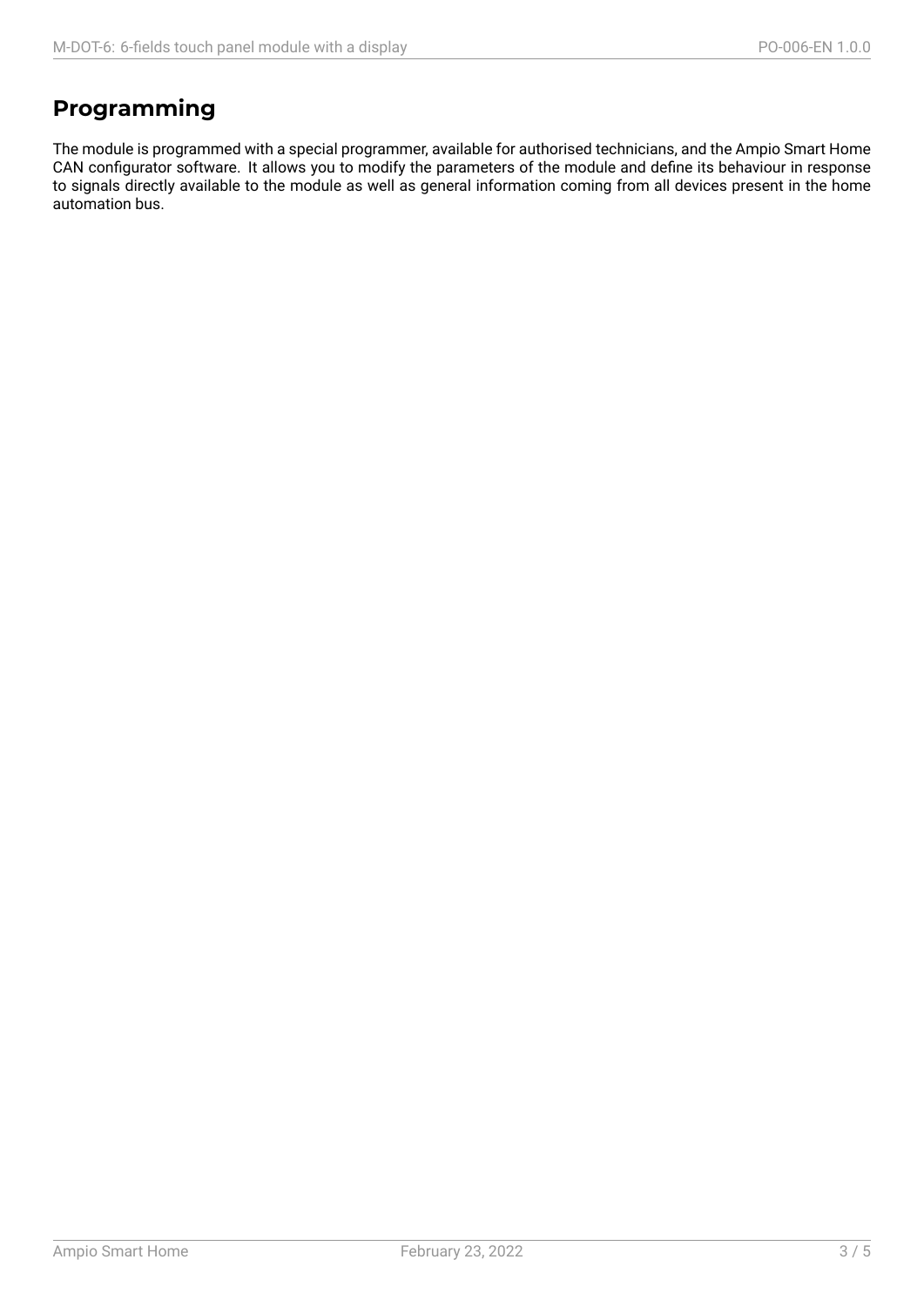# **Module dimensions**

Dimensions expressed in millimeters.

The panel consist of a glass front and a body with connectors and mechanical interfaces meant for mounting with the use of mounting plates or surface frames. The body is mounted in the center of the rear surface of the glass front with a margin of error appropriate for the production process.

The exact dimensions of the module front depend on the variant of the glass edge finish selected when placing an order.

In the dimensions diagram, the dashed line marks the area where the connectors of the device and its other elements protruding from the body are located. The outline of this area corresponds to the central opening in mounting plates and frames for panels. In the actual module, the CAN bus and 1-Wire interface connectors may be located in a different place than in the figure below, but within the marked area.